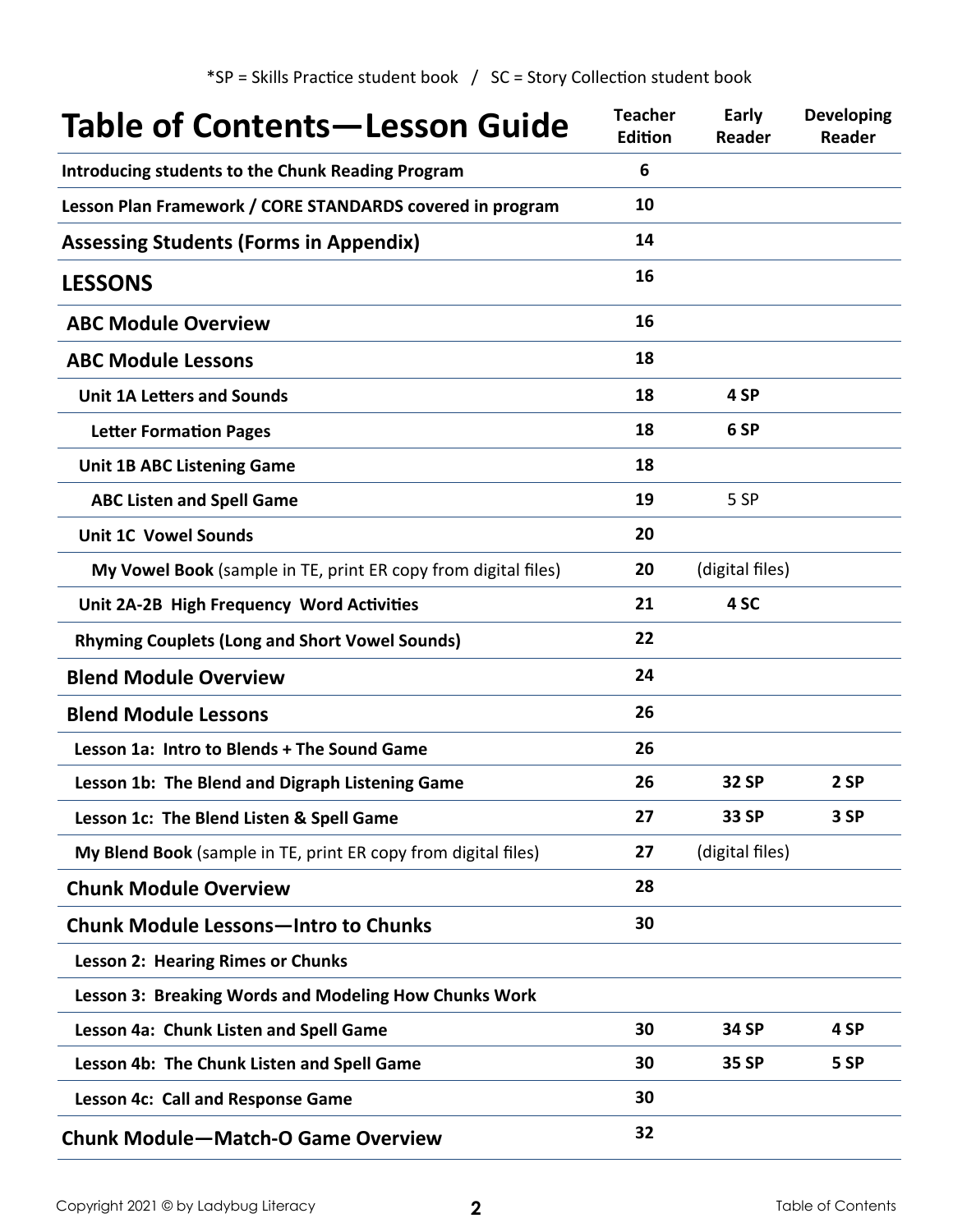$*SP =$  Skills Practice student book  $/$  SC = Story Collection student book

| Table of Contents (Lessons, cont.'d)                                                                               | <b>Teacher</b><br>Edition | Early<br><b>Reader</b> | <b>Developing</b><br><b>Reader</b> |
|--------------------------------------------------------------------------------------------------------------------|---------------------------|------------------------|------------------------------------|
| <b>Chunk Module-Match-O Game Lessons</b>                                                                           | 34                        |                        |                                    |
| Lessons 5a-c: Playing the Match-O Game, parts 1 - 3                                                                | 34                        | 37 SP                  | 7 SP                               |
| <b>Extending the Power of Chunks</b>                                                                               | 36                        |                        |                                    |
| Lesson 6a: Adding letters                                                                                          | 36                        |                        |                                    |
| Lesson 6b: Dropping letters                                                                                        | 36                        |                        |                                    |
| Lesson 6c: Changing letters                                                                                        | 36                        |                        |                                    |
| <b>Multi-syllable Mystery Words</b>                                                                                | 36                        |                        |                                    |
| Lesson 6d: Reading Long Mystery Words                                                                              | 36                        |                        |                                    |
| Lesson 6e: Writing Long Mystery Words                                                                              | 36                        |                        |                                    |
| <b>Mystery Word Diary (sample and wordlist)</b>                                                                    | 38                        | 159 SP                 | 137 SP                             |
| <b>Story Module Overview</b>                                                                                       | 40                        |                        |                                    |
| <b>Story Module Lessons - Reading</b>                                                                              | 44                        |                        |                                    |
| Lesson 7a: Reading Stories with Decodable Text                                                                     | 44                        |                        |                                    |
| <b>Lesson 7b: Reading for Fluency</b>                                                                              | 45                        |                        |                                    |
| <b>Lesson 7c: Reading for Comprehension</b>                                                                        | 45                        |                        |                                    |
| Key words in stories                                                                                               | 46                        |                        |                                    |
| <b>Endings and Contractions</b>                                                                                    | 48                        | <b>58 SP</b>           | 30 SP                              |
| <b>Shared Writing (Chunk Writing Pages)</b><br>students do Shared Writing sets for each Chunk Chart. 1st set here: | 49                        | <b>46 SP</b>           | <b>18 SP</b>                       |
| <b>Story Module-Dictation Overview</b>                                                                             | 50                        |                        |                                    |
| <b>Lesson 8: Dictation Instructions</b>                                                                            | 51                        |                        |                                    |
| <b>Chunk Chart 2 and Beyond</b>                                                                                    | 52                        |                        |                                    |
| 3 Rules of the Chunk Reading Program-VCE                                                                           | 53                        | 62 SP                  | 34 SP                              |
| 3 Rules of the Chunk Reading Program-VV                                                                            |                           | 63 SP                  | <b>35 SP</b>                       |
| <b>Vowel Sort Game for Chunk Charts 1 &amp; 2</b>                                                                  | 53                        | 64 SP                  | 36 SP                              |
| 3 Rules of the Chunk Reading Program-Soft C & G sounds                                                             |                           | 65 SP                  | 37 SP                              |
| <b>APPENDIX</b> (Assessment Forms + Match-O follow up grids and lists)                                             | 55                        |                        |                                    |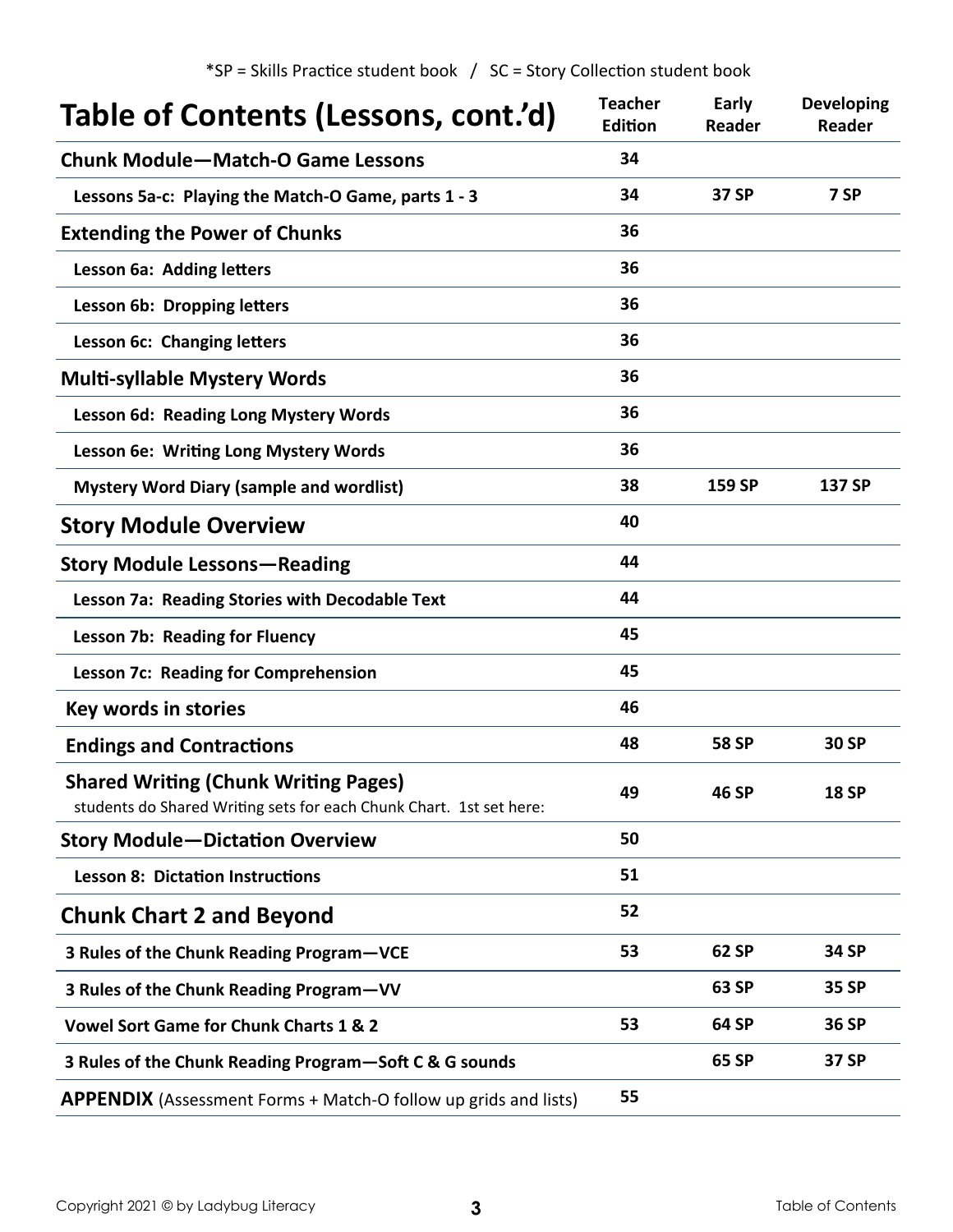| <b>Table of Contents: Skills Practice Books</b>  | <b>Teacher</b><br>Edition | Early<br><b>Reader</b> | <b>Developing</b><br><b>Reader</b> |
|--------------------------------------------------|---------------------------|------------------------|------------------------------------|
| <b>CHUNK CHART 1 STUDENT MATERIALS</b>           |                           |                        |                                    |
| <b>Match-O Game Leveled Lists and Game Grids</b> |                           | 37 SP                  | 7 SP                               |
| <b>Shared Writing (Chunk Writing Pages)</b>      |                           | 46 SP                  | <b>18 SP</b>                       |
| <b>Blend Switch Game for Chunk Chart 1</b>       |                           | 54 SP                  | <b>26 SP</b>                       |
| <b>CHUNK CHART 2 MATERIALS</b>                   |                           | 60 SP                  | 32 SP                              |
| <b>Chunk Listen and Spell Game</b>               |                           | 61 SP                  | 33 SP                              |
| <b>Match-O Game Leveled Lists and Game Grids</b> |                           | 67 SP                  | 39 SP                              |
| <b>Shared Writing (Chunk Writing Pages)</b>      |                           | <b>76 SP</b>           | 50 SP                              |
| <b>Blend Switch Game for Chunk Chart 2</b>       |                           | 84 SP                  | <b>58 SP</b>                       |
| <b>Chunk Switch Game for Chunk Chart 1</b>       |                           | 89 SP                  | 63 SP                              |
| <b>CHUNK CHART 3 MATERIALS</b>                   |                           | <b>94 SP</b>           | <b>68 SP</b>                       |
| <b>Chunk Listen and Spell Game</b>               |                           | 95 SP                  | 69 SP                              |
| <b>Vowel Sort Game for Chunk Chart 3</b>         |                           | <b>96 SP</b>           | <b>70 SP</b>                       |
| <b>Match-O Game Leveled Lists and Game Grids</b> |                           | 97 SP                  | <b>71 SP</b>                       |
| <b>Chunk Writing Pages</b>                       |                           | 106 SP                 | <b>82 SP</b>                       |
| <b>Blend Switch Game for Chunk Chart 3</b>       |                           | <b>114 SP</b>          | 91 SP                              |
| <b>Chunk Switch Game for Chunk Chart 2</b>       |                           | 119 SP                 | 95 SP                              |
| <b>CHUNK CHART 4 MATERIALS</b>                   |                           | 124 SP                 | 100 SP                             |
| <b>Chunk Listen and Spell Game</b>               |                           | 125 SP                 | 101 SP                             |
| <b>Vowel Sort Game for Chunk Chart 4</b>         |                           | 126 SP                 | 102 SP                             |
| <b>Match-O Game Leveled Lists and Game Grids</b> |                           | 127 SP                 | 103 SP                             |
| <b>Chunk Writing Pages</b>                       |                           | 136 SP                 | 114 SP                             |
| <b>Blend Switch Game for Chunk Chart 4</b>       |                           | 144 SP                 | <b>122 SP</b>                      |
| <b>Chunk Switch Game for Chunk Chart 3</b>       |                           | 149 SP                 | <b>127 SP</b>                      |
| <b>Chunk Switch Game for Chunk Chart 4</b>       |                           | 154 SP                 | 132 SP                             |
| <b>Mystery Word Diary</b>                        | 38                        | 159 SP                 | 137 SP                             |
| <b>STORY COLLECTION ACTIVITIES</b>               |                           |                        |                                    |
| <b>High Frequency Word Charts</b>                |                           | 3-5 SC                 |                                    |
| <b>Nursery Rhymes</b>                            |                           | 7-9 SC                 |                                    |